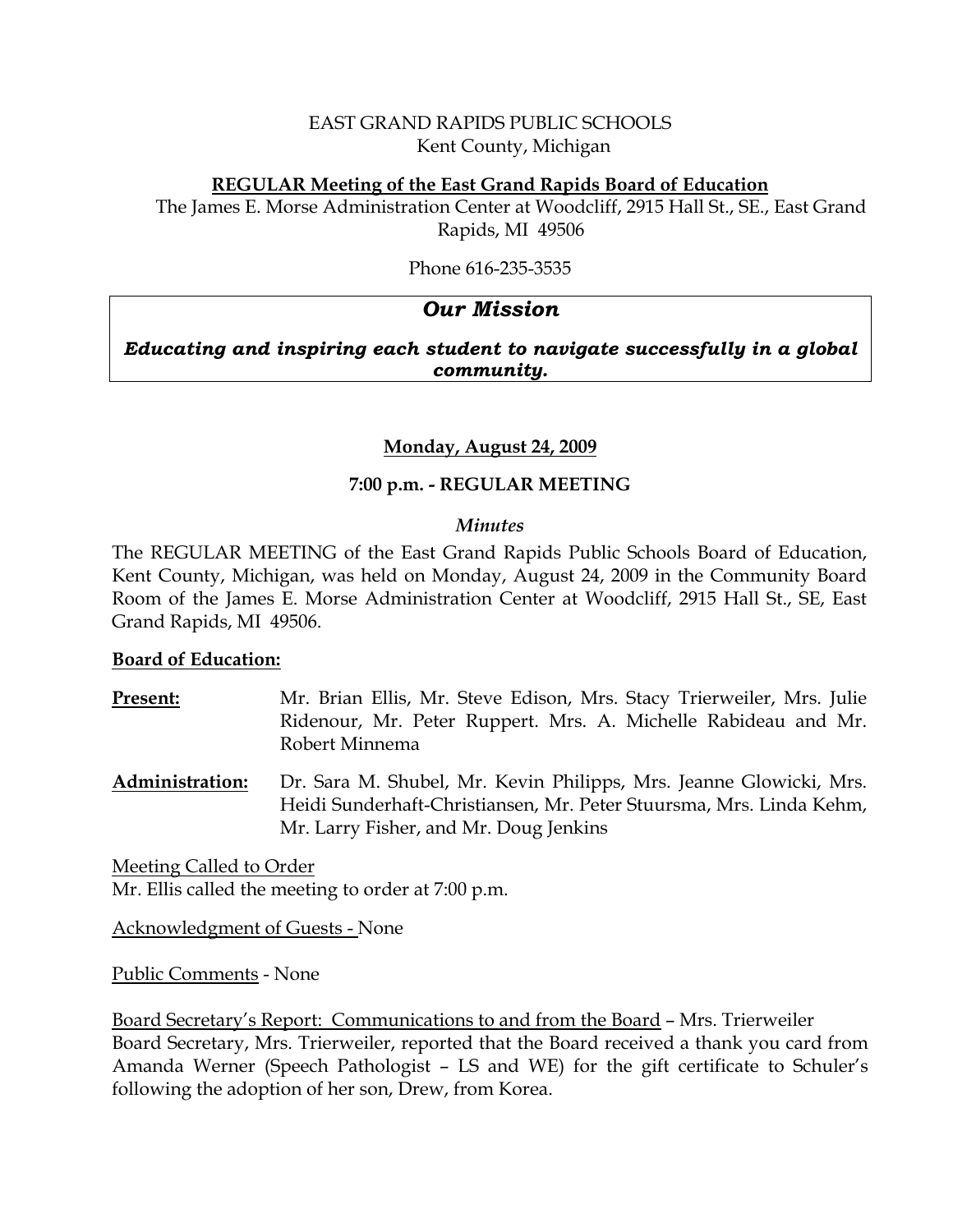## Facilities Update – Mr. Edison

Mr. Edison stated everything at the high school and athletic facilities is looking excellent and ready for school opening. There were a few questions regarding some equipment not in place in weight room, Dr. Shubel stated that the equipment is coming. Mr. Edison also gave a brief outline of the park renovations the city is proposing which will include improvements to the park area and additional walk paths and docks.

## *Presentation/Discussion:*

## Delegate Representatives to MASB Fall Conference Delegate Assembly (Enclosure #6)

The Michigan Association of School Boards' 2009 Delegate Assembly is meeting for the annual 2009 Fall Conference at the Lansing Center in Lansing on Thursday, October 22, 2009. Three delegates may be appointed to represent the East Grand Rapids Board of Education. Mr. Ellis stated that the Board will vote for delegates at the September 28<sup>th</sup> regular meeting

## *Action Items – Consent Agenda:*

| Background:     | In order to save time during the meeting, we are using a<br>Consent Agenda. Items in the Consent Agenda include those<br>that are considered routine or have been previously discussed<br>by the Board of Education. Any Board Member may request to<br>have any item removed for a separate discussion and vote. |
|-----------------|-------------------------------------------------------------------------------------------------------------------------------------------------------------------------------------------------------------------------------------------------------------------------------------------------------------------|
| Recommendation: | Motion to approve items in the Consent Agenda Numbers 7<br>through $11$                                                                                                                                                                                                                                           |

Approval of Minutes of Organizational MEETING of 7/01/09 (Enclosure #7)

Approval of Minutes of SPECIAL MEETING of 7/28/09 (Enclosure #8)

Approval of Payment of Bills for June and July, 2008 (Enclosure #9)

Approval of Overnight Student Activities (Enclosure #10)

In accordance with Board of Education Policy #7490, the district has various trips and overnight athletic and student activities as outlined in Enclosure #10 for approval by the Board.

Approval of a Foreign Exchange Student from South Korea (Enclosure #11)

The High School Administration recommends that foreign exchange student, Kihoon Song, from South Korea, be approved for enrollment at East Grand Rapids High School during the 2009-10 school year.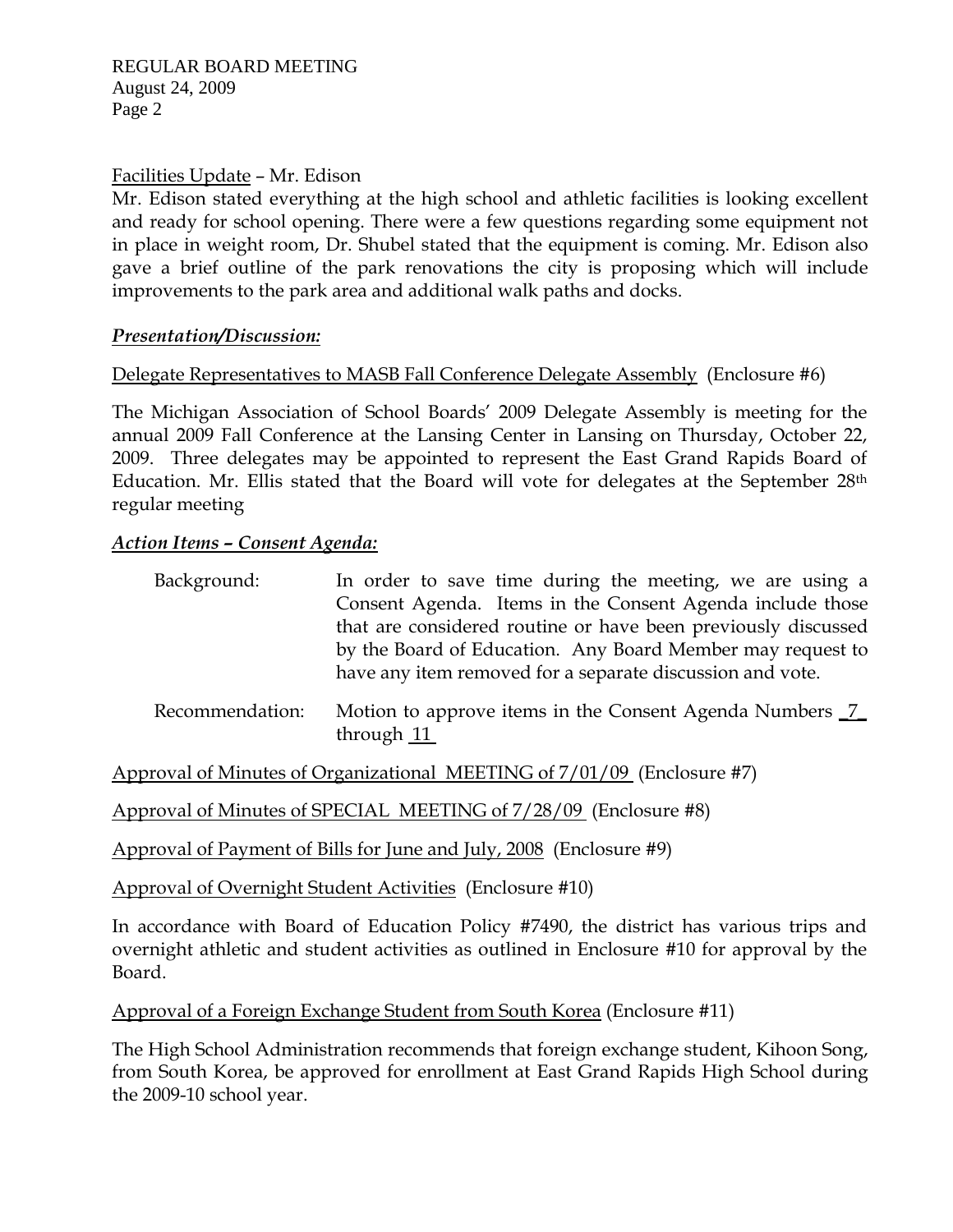REGULAR BOARD MEETING August 24, 2009 Page 3

Mrs. Trierweiler moved to approve Consent Agenda items #7-11. Mr. Minnema seconded the motion. Motion passed 7-0.

## *Other Action Items:*

#### Approval of a School Bond Loan Resolution (Enclosure #12)

The district borrows annually from the School Bond Loan Program to assist in making our debt retirement payments. The application for the 2009-2010 borrowing needs to be approved by the full Board.

Mrs. Ridenour moved to approve the attached resolution authorizing the district to borrow funds from the Michigan School Bond Loan Program as presented. Mr. Edison seconded the motion. Motion passed 7-0.

#### *Administrative Reports:*

## *Superintendent*

Opening of School – Dr. Shubel stated that students begin classes (full day) on September 8th and on September 2nd staff reports. The theme this year is "21st Century Learning." She said she is looking forward to having the Board attend the opening day on September 2nd at 8:00 a.m. in the PAC at the high school.

New Staff (Enclosure #13B) – Dr. Shubel and Mrs. Glowicki presented this report together. Mrs. Glowicki has been in the midst of new staff orientation since last week and orientation will be completed on Wednesday of this week. The orientation sessions give new staff a chance to find out about our district climate and culture and also to meet other staff. It also gives them a chance to bond with each other. Mrs. Glowicki said they have been working on differentiation and transition of knowledge. Mentors have been assigned to new teachers and also throughout the year the new teachers will have monthly meetings with Mrs. Glowicki.

Dr. Shubel noted that it has been a busy summer for all administrators working on hiring, curriculum development, and new staff orientation.

#### Assistant Superintendent of Business

# State Budget Update – Mr. Philipps

Mr. Philipps felt that we probably won't see a budget from the State until October 1<sup>st</sup>. The school aid fund is short of where they thought it would be at the May revenue conference. Currently for this year (09-10) looks like there may be \$100/pupil shortfall – and depending on how things shake out, it could be up to a shortfall of \$250/pupil. There was discussion and a few questions by the Board.